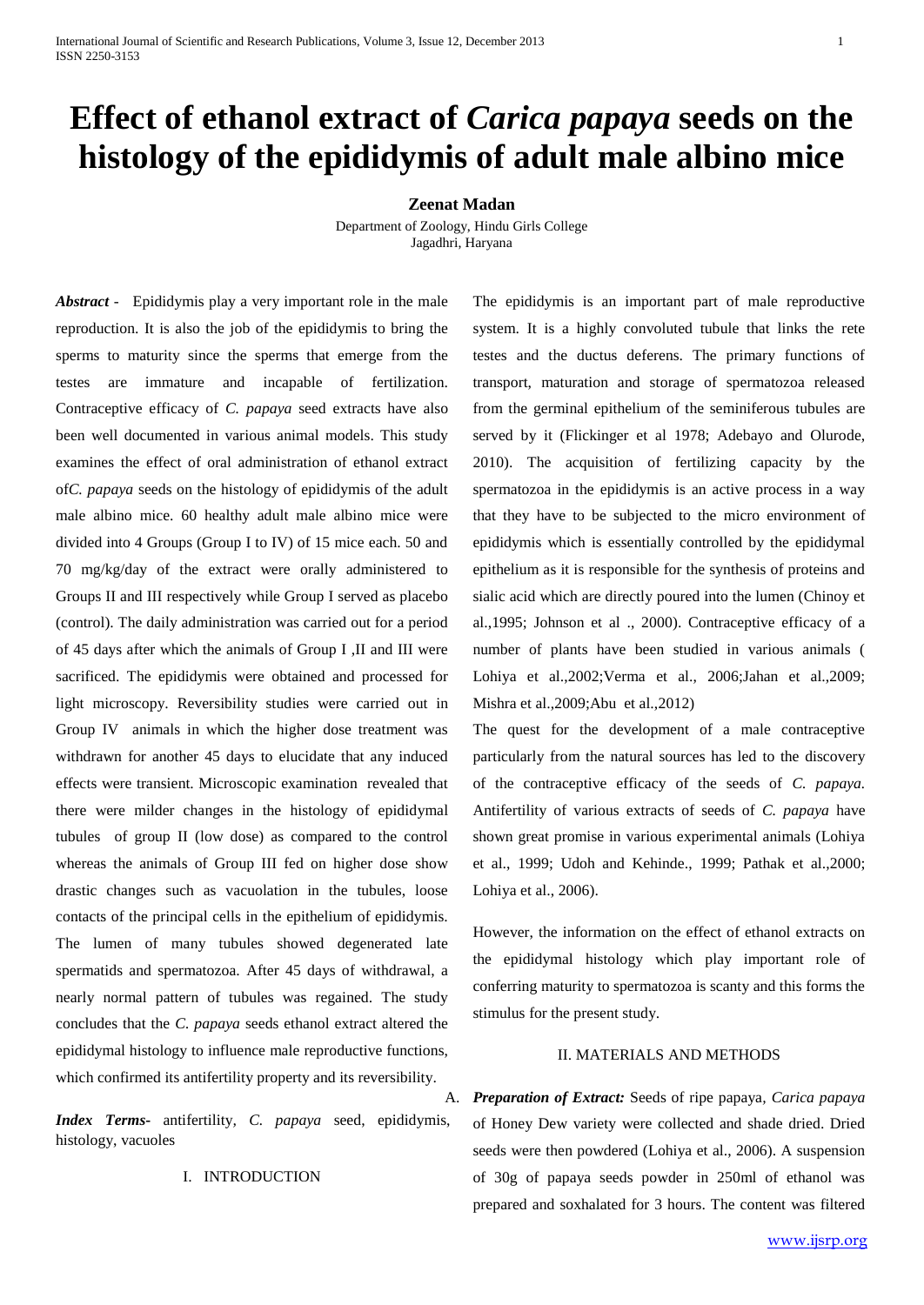successively through ordinary filter paper and WhatmanNo. 1 filter paper. The filtrate and residue were collected separately. The residue was then resuspended in the same amount of ethanol and soxhalatedfor 3-4 times for complete extraction of ethanol soluble components. The filtrate was collected, pooled and evaporated on a water bath to dryness. The residue was stable and dissolved in propylene glycol (Dose I-12mg/ml and DoseII-14mg/ml)

B. Experimental Design: 60 healthy,sexually mature male albino mice weighing between 30g and 35g were used in the present study. The animals were obtained and housed in polypropylene cages in the Small Animal Colony, Department of Zoology, PAU, Ludhiana. They were kept under controlled & hygienic condition and provided with food and water ad libitum during acclimatization period and course of experiment.

Experimental design consisted of two phases :

Treatment:

 Group I (Vehicle treated Control) - the animals were given o.l ml propylene glycol orally.

 Group II– The animals were orally administered 50mg/kg /day of ethanol extract of *C. papaya* seeds.

 GroupIII– Ethanol extract were orally administered at a dose of 70 mg/kg/day.

 2.Recovery Phase:Group IV consist of the mice which were orally administered ethanol extract of *C. papaya* seeds at higher dose and then the treatment was withdrawn for another 45 days.

Daily oral administration was sustained for a period of 45 days after which the animals of GpI,II and III were humanely sacrificed under chloroform anesthesia. The animals of group IV were sacrificed after 90 days total (45days treatment and 45 days of withdrawal). Epididymis were dissected out and freed from surrounding tissue. For histomorphological studies, the epididymis of mice of different groups were fixed in alcoholic Bouin's for 24 hours. Routine paraffin processed H&E stained tissues were then prepared for light microcopy. Different tubules of epididymis were examined and different morphological changes in the epididymal tubules were observed.

### III. RESULTS

Results of light microscopy of the cross sections of epididymis obtained from the control group (Group I) as shows in Plate I depicts a regular and circular duct with a pseudostratified columnar epithelium containing a collection of late spermatids& spermatozoa.

Light microscopy examination of cross sections of Group II revealed milder changes in the epithelium. The principal cells started loosing contacts with each other. No drastic changes were observed as shown in Plate II .Cross sections of Group III (higher dose) revealed severe changes in the epididymal epithelium. The shape of principal cells changed, loose contacts occurred and large vacuoles appeared in the supranuclear position as shown in Plate III

As shown in Plate IV, in Group IV animals (recovery phase) the cross sections showed that the recovery occured in the epithelial cells of epididymis revealing the fact that the antifertility effect of *C. papaya* seeds is reversible and transient.



**PLATE I. T.S of epididymis of control mice showing normal pattern of tubules**



**PLATE II. T.S of epididymis of mice treated with 50mg/kg /dayshowing loose contacts of principal cells**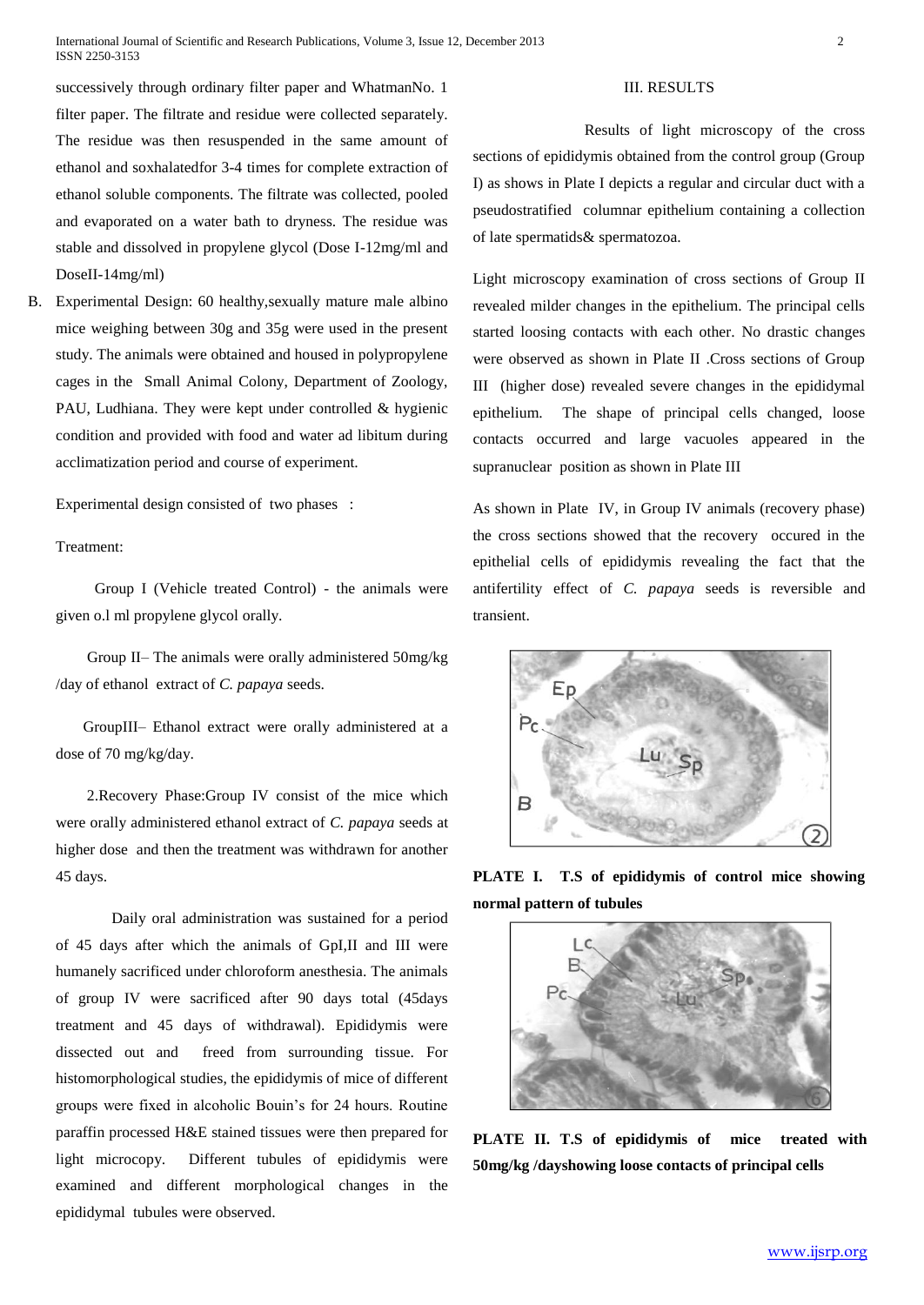

**PLATE III. T.S of epididymis of mice treated with70 mg/ kg/day showing large vacuoles in principal cells**



**PLATE IV. T.S of epididymis of mice after withdrawal of treatment showing normal pattern of tubules** 

## IV. DISCUSSION

The altered histological features observed in cross sections of the epididymis of animals fed on lower (Group II) dose and higher dose (Group III) indicates that the ethanol extract of *C . papaya* seeds are harmful to the epididymis which plays an important role in the synthesis of proteins and sialic acid of epididymal fluid (Turner et al., 1995) .Drastic changes in the Group III animals as compared to the animals of Group II revealed the fact that the changes in the epididymal epithelium are dose dependent.

The changes might be due to the reduced target organ response to androgen and/or their patent metabolites. These might be related to the greater sensitivity of these organs to androgens for maintenance of their structure and metabolism (Verma and Chinoy.,2002). The vacuolation was due to the mitochondrial swelling and the consequent hypoxia, which causes vacuoles in the principal cells (Udoh and Udoh.,2005). The recovery of the epididymal epithelium in Group IV animals suggested that the contraceptive efficacy of the *C. papaya* seeds are reversible and transient which is consistent with the findings of Udoh and Kehinde.,1999; Lohiya et al .,2008 ;Manivannan et al .,2009; Oyekunle and Omope.,2010)

#### V. CONCLUSION

In conclusion, the results obtained from the present study of the effect of oral administration of ethanol extract of *C. papaya* seeds cause severe changes in epididymal epithelium which in turn affects the protein secretion and influences the sperm maturation hence confirmed its contraceptive efficacy .The antifertility effects are reversible and transient so it can be used for functional sterility. Therefore *C. papaya* seeds extract have shown great promise in the quest for the development of natural based male contraceptive.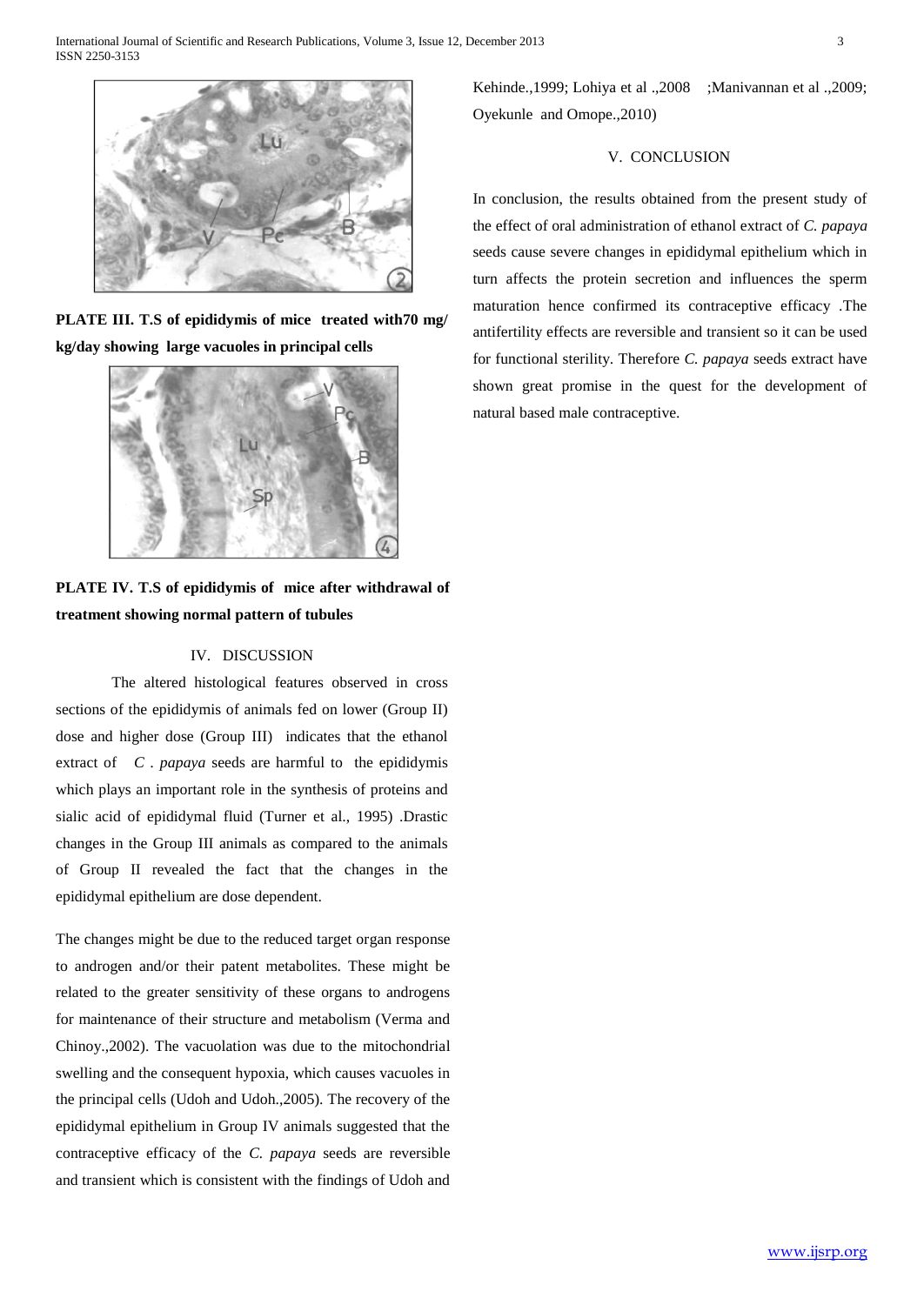## **REFERENCES**

[1] Flickinger, C.J., S.S. Howards and H.F. English, 1978.Ultrastructural differences in efferent ducts and several regions of the epididymis of hamster. Am. J.Anat., 152: 557- 586.

[2] Adebayo, A.O. and S.A. Olurode, 2010. The morphologyand morphometry of the epididymis in the greater cane rat (*Thryonomys swinderianus Temmincks*) Folia.Morphol. Warsz., 69(4): 246-252.

[3] Chinoy ,N. J.,D Souza ,J. M. and Padman, P.,1995. Contraceptive efficacy *of Carica papaya* seed extracts in male albino mice (*Mus musculus*). Phytotherapy Research., 9: 30- 36.

[4] Johnson, L., D.D. Varner, M.E. Roberts, T.L. Smith,G.E. Keillor and W.L. Scrutchfield, 2000. Efficiencyof spermatogenesis: a comparative approach. Animal Reprod Sci., 60-61: 471-480.

[5] Lohiya NK, Manivannan B, Mishra PK, Pathak N, Sriram S, Bhande SS, *et al.* Chloroform extract of *Carica papaya*  seeds induces long-term reversible azoospermia in langur monkey. Asian Journal of Adrology 2002; 4:17-26

[6] Verma RJ, Nambiar D, Chinoy NJ. Toxicological effects of *Carica papaya* seed extract on spermatozoa of mice. Journal of Applied Toxicology 2006; 26:533-535.

[7] Jahan S., Rasool S., Khan M.A., Ahmad M., Zafar M., Arsahd M. and Abbasi A.M.,Antifertility effects of ethanolic seed extract of*Abrus precatorius* L. on sperm production and DNA integrity in adult male mice,*J.Med.Plant.Res,* 2009, 3(10), 809-814

[8] Mishra N, Joshi S, Tondon VL, Munjal A. Evaluation of Antifertility potential of aqueous extract of Bougainvillea spectabilis leaves in swiss albinomice. Int J Pharm Sci Drug Res, 1(1), 2009, 19-23.

[9] Sayeed Mohammed Abu, Hossain A.B.M, Manirul,Mondol Abdul Majid and Islam M. Antifertility studieson ethanolic extract of *Abrus precatorius* on swiss male albino mice. International journal of pharmaceutical sciences and research, 3(1), 2012,288-292.

[10] Lohiya NK, Mishra PK, Pathak N, Manivannan B, Jain SC. Reversible azoospermia by oral administration of the benzene chromatographic fraction of the chloroform extract of

the seeds of *Carica papaya* in rabbits. Advances in contraception 1999; 15:141-161.

[11] Udoh P and Kehinde A. Studies on antifertility effect of pawpaw seeds (*Carica papaya*) on the gonads of male albino rats. Phytotherapy Research 1999; 13:226-228

[12] Pathak, N., P.K. Mishra, B. Manivannan andN.K. Lohiya, 2000. Sterility due to inhibition of sperm motility by oral administration of benzenechromatographic fraction of the chloroform extract ofthe seeds of *Carica papaya* in rats. Phytomed., 7:325-333.

[13] Lohiya, N.K., B. Manivannan and S. Garg, 2006.Toxicological investigation on the methanol subfractionof the seed of *Carica papaya* as a male contraception in albino rats. ReproductiveToxicology., 22: 461-468.

[14] Turner, T.T., D.W. Miller and E.A. Avery, 1995. Proteinsynthesis and secretion by the rat caput epididymidis *in vivo* influence of the luminal microenvironment.Biol. Reprod., 53: 1012-1019

[15] Verma RJ, Chinoy NJ. Effect of papaya seed extract on contractile response of cauda epididymal tubules. Asian J Androl 2002; 4:77-78.

[16] Udoh P, Essien I, Udoh F. Effects of *Carica papaya* (paw paw) seeds extract on the morphology of pituitary–gonadal axis of male Wistar rats. Phytotherapy Research 2005; 19:1065-1068.

[17] Lohiya NK, Manivannan B, Goyal S, Ansari AS. Sperm motility inhibitory effect of the benzene chromatographic fraction of the chloroform extract of the seeds of *Carica papaya* in langur monkey,*Presbytis entellus entellus*. Asian J Androl. 2008;10:298–306.

[18] Manivannan B, Mittal R, Goyal S, Ansari AS, Lohiya NK. Sperm characteristics and ultrastructure of testes of rats after long-term treatment with the methanol subfraction of *Carica papaya* seeds. Asian J Androl. 2009;11:583–99.

[19]Oyekunle OA, Omope MM. Evaluation of andrological indices and testicular histology following chronic administration of aqueous extract of *Carica papaya* leaf in Wistar rat. African Journal of Pharmacy and Pharmacology 2010; 4(5):252-255.